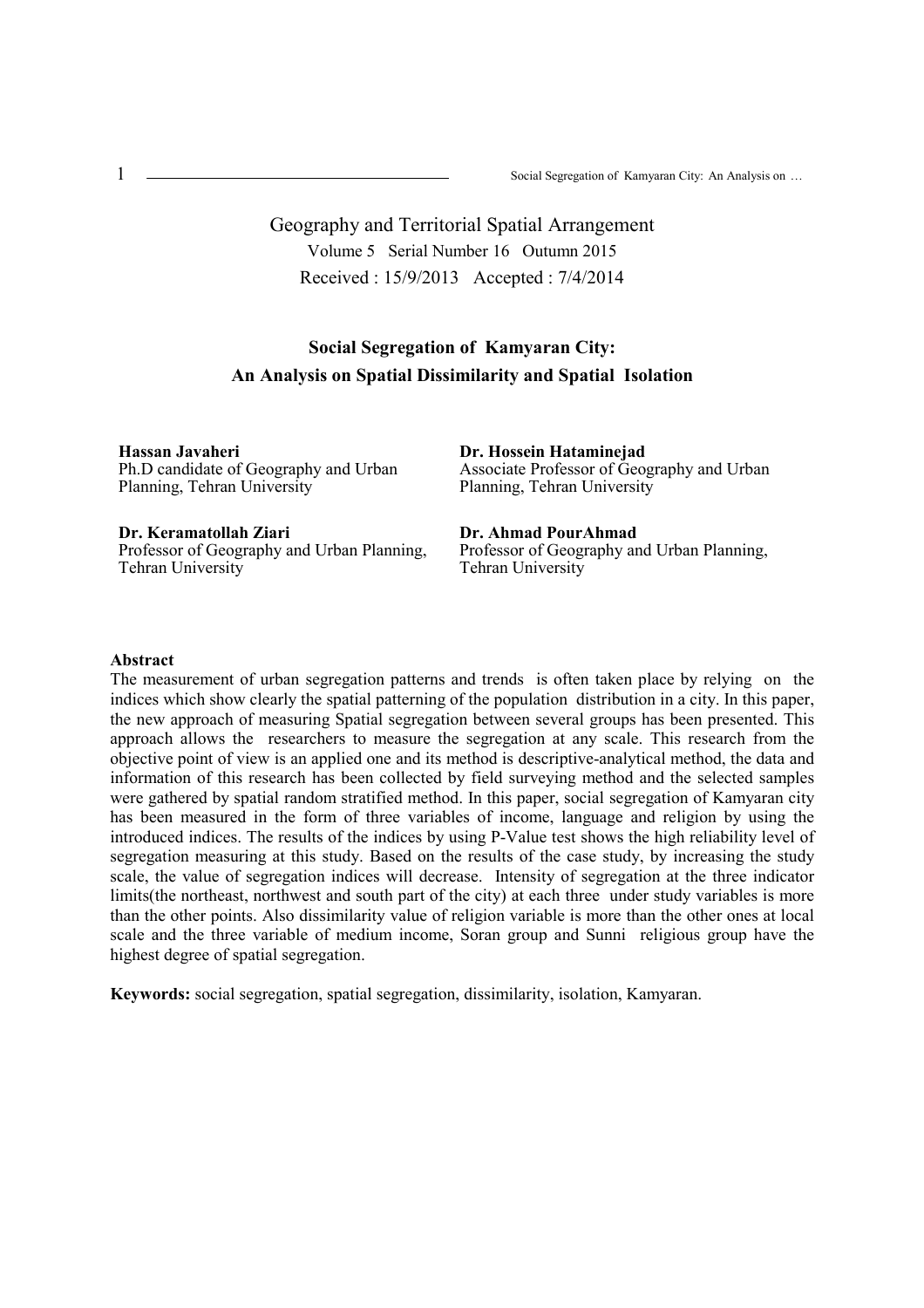Geography and Territorial Spatial Arrangement Volume 5 Serial Number 16 Outumn 2015 Received : 13/11/2013 Accepted : 10/6/2014

### **Analysis of Urban Creativity Indices in Settlement System of Mazandaran Province**

**Dr. Mojtaba Rafieeyan**  Associate professor of Art and Architecture, Tarbiyate Modarres Tehran University

**Morteza Shabani** 

Ph.D candidate of Geography and Urban planning, Tarbiyate Modarres Tehran **University** 

### **Abstract**

With the advent of globalization age in the form of networks and capital flow,goods and services and by focusing post industry on knowledge and information production, the role of cities is most important and crucial and therefore, in post industry age, unlike the industrial age, that industries are the main drivers of development, the city itself became the bed for development and creation of post industrial age. Here, each city which provides an appropriate situation for producing knowledge, preservidng and promote the traditions , presence of institurions, local and urban identity, creative industries, creative economy and creative people. Certainly, takes more successful steps for comprehensive development. Emerging the idea of "Creative city" from the late of 1980, which was an attemp for reconstruction of the city on the global level, is based on this idea that always it is possible to use the potential that exists in a place or we assume. This research has been performed with the aim of evaluating the condition of the centers of Mazandaran townships based on the indices of creative city. The method of this research is descriptive-analytical method and library method was used for collecting the required information.In this study, while identifying the most important indices of creative city, the province cities were clustered by using Fuzzy Cluster Analysis Model( c-Means alghorithm) and in continue, by using Vikor, the rating of these cities has been made to study the development amount of the cities based on the creativity. The obtained results showed that although placing the cities in different clusters has no significant relation with the distribution and their scattering in the province, but the main focus of the province cities from developmet point of view and the indices of creative city is placed on the central cities of Iran. Also these studies showed that Sari city (centre of the province) and Babol city, inaddition to placing in one cluster (dependency level of 0.932 and 0.835) are placed at the first rank from developmental point of view and Galoogah, Abbasabad and Soork are placed at the last rank.

**Keywords**:Creative city, the indicators, Fuzzy clustering,Vikor technic, Mazandaran.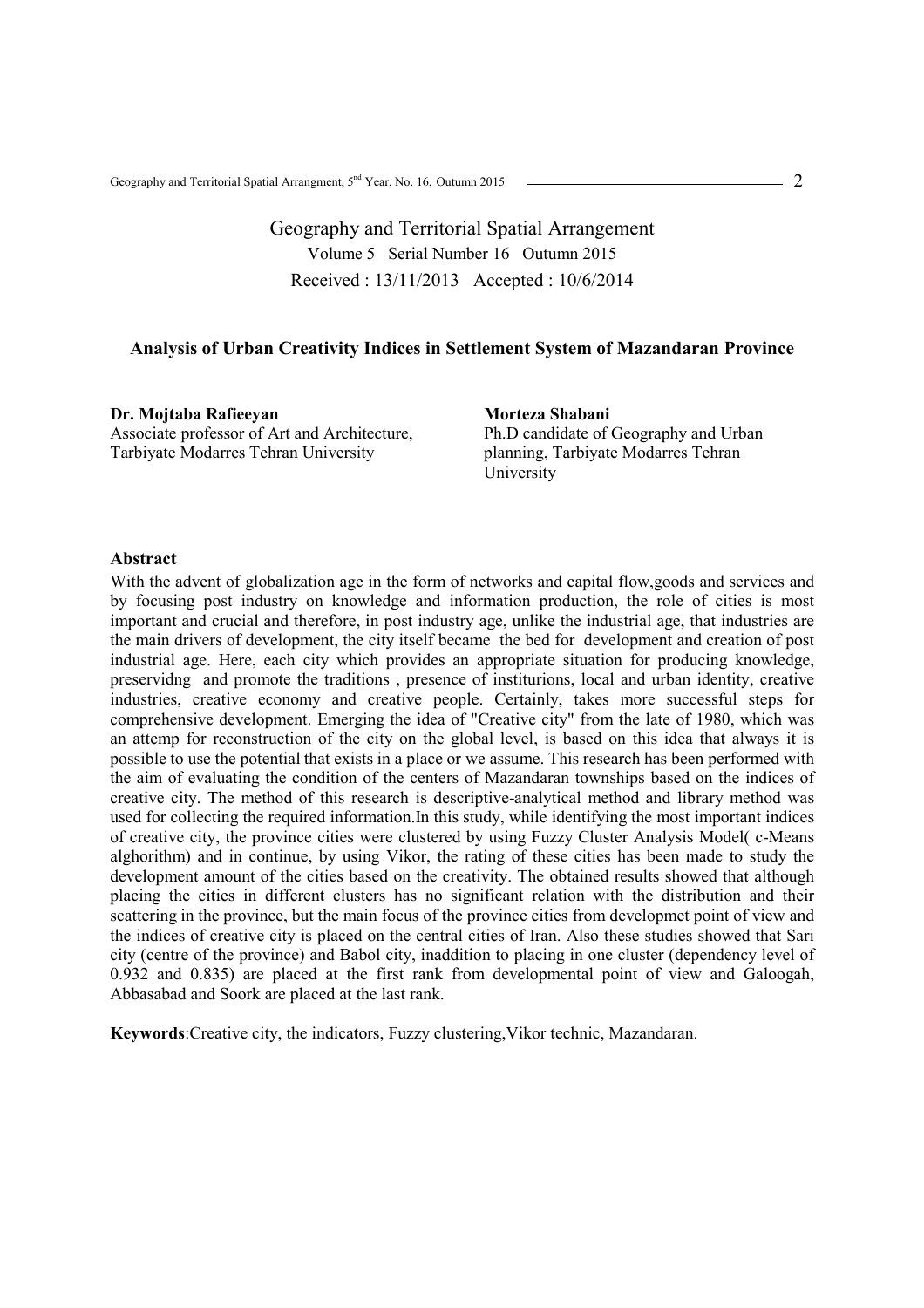# Geography and Territorial Spatial Arrangement Volume 5 Serial Number 16 Outumn 2015 Received : 30/5/2014 Accepted : 18/10/2014

## **Assessment of Physical Development of Damghan city Based on Techniques of Degree of Aggregation, the Coefficient of Gini and the Coefficient of Entropy**

**Sajad Ferdowsi**  Ms.c of Geography and Urban Planning, Payam NoorUniversity

**Dr. Tara Samiri**  Ph.D of Urban planning, Putra Malaysia University

### **Dr. Iman Tabasi**

Ph.D of Urban planning, Putra University, Malaysia

### **Abstract**

In the recent decades, physical development and population growth of cites of Iran has been very rapid and accelerating, so that the growth of cities as a problem or issue and necessity of attention to urban issues, particularly its structural issues in scientific framework have been important and necessary. In this direction, the present study through descriptive –analytical method aims to evaluate physical development of cities in order to provide analytical data on various aspects of physical development and growth, the nature of the problems and its consequences. In this research, Damghan city is examined as a case study. population of the city Within 55 years has increased more than 6 times and its area has a growth of more than 15 times. Data collected by documentary and field methods, have been analyzed using the techniques of Degree of Aggregation, the Coefficient of Gini and the Coefficient of Entropy. The result obtained from the study of physical development of the cityindicates that as we close to year 2011, the development of the city has intended to the horizontal distribution and dispersion .

**Keywords:** Population, City, Physical development, Degree of Aggregation, Coefficient of Gini, Coefficient of Entropy .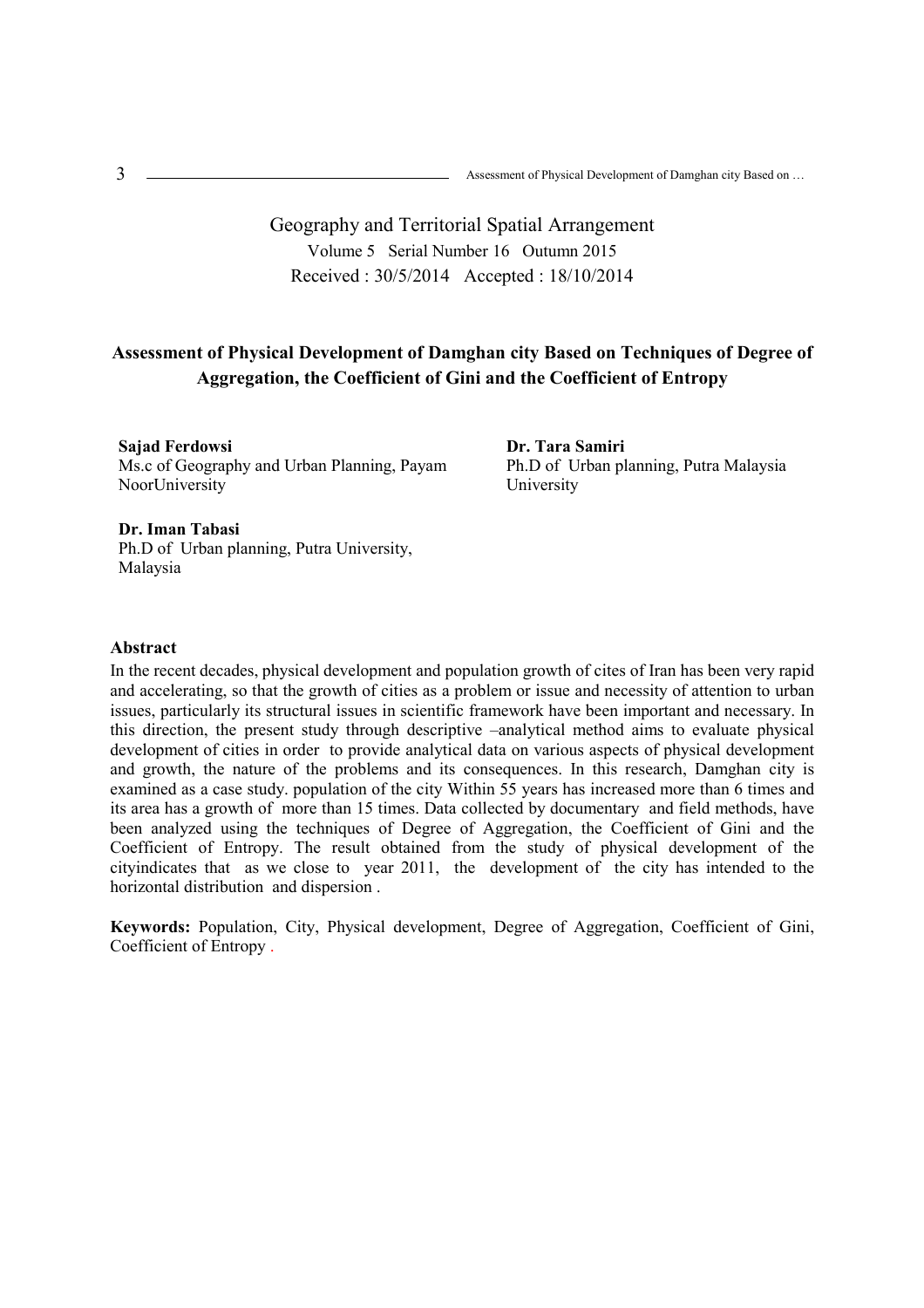# Geography and Territorial Spatial Arrangement Volume 5 Serial Number 16 Outumn 2015 Received : 8/1/2014 Accepted : 27/10/2014

## **Evaluating the Performance of Urban Local Government in Unitary Political Systems Case Study: Islamic Councils of Iran's Cities**

### **Dr. Hadi Veicy**  Assistant Professor of Political Geography, Payame Noor University

#### **Abstract**

The local government is one of the structural elements of governing the state in the modern age. The performance of it depends on different factors that the political system is the most important effective factors on local government in each country. Generally, political systems are divided in to there groups: single party states, federal states and regional states. Iran has unitary political system and the Islamic Councils of the city have been defined as the symbol of local government in this structure and in the constitution. But in practice, the Islamic Coucils have been faced with a great deal of problems and their operaing limit are controlled by the power and political system of Iran. On this basis, this research aims to study the effect of unitary and single party political systems on the Islamic Councils of the cities in Iran. To this end, in this study, the system of the Islamic Councils of the cities of Iran based on the constitution laws, common laws of the Islamic Councils and its revisions, documents and comments of Guardian Council have been studied . Research data has been gathered by library and documentary method and was analyzed by content analysis method.The results showed that the political system affects on the statute, the degree of independancy and the decision making of the local government and has caused a little improvement in the efficiency of the local government.

**Keywords:** Political System, Centralization, Local Government, Islamic Council of the city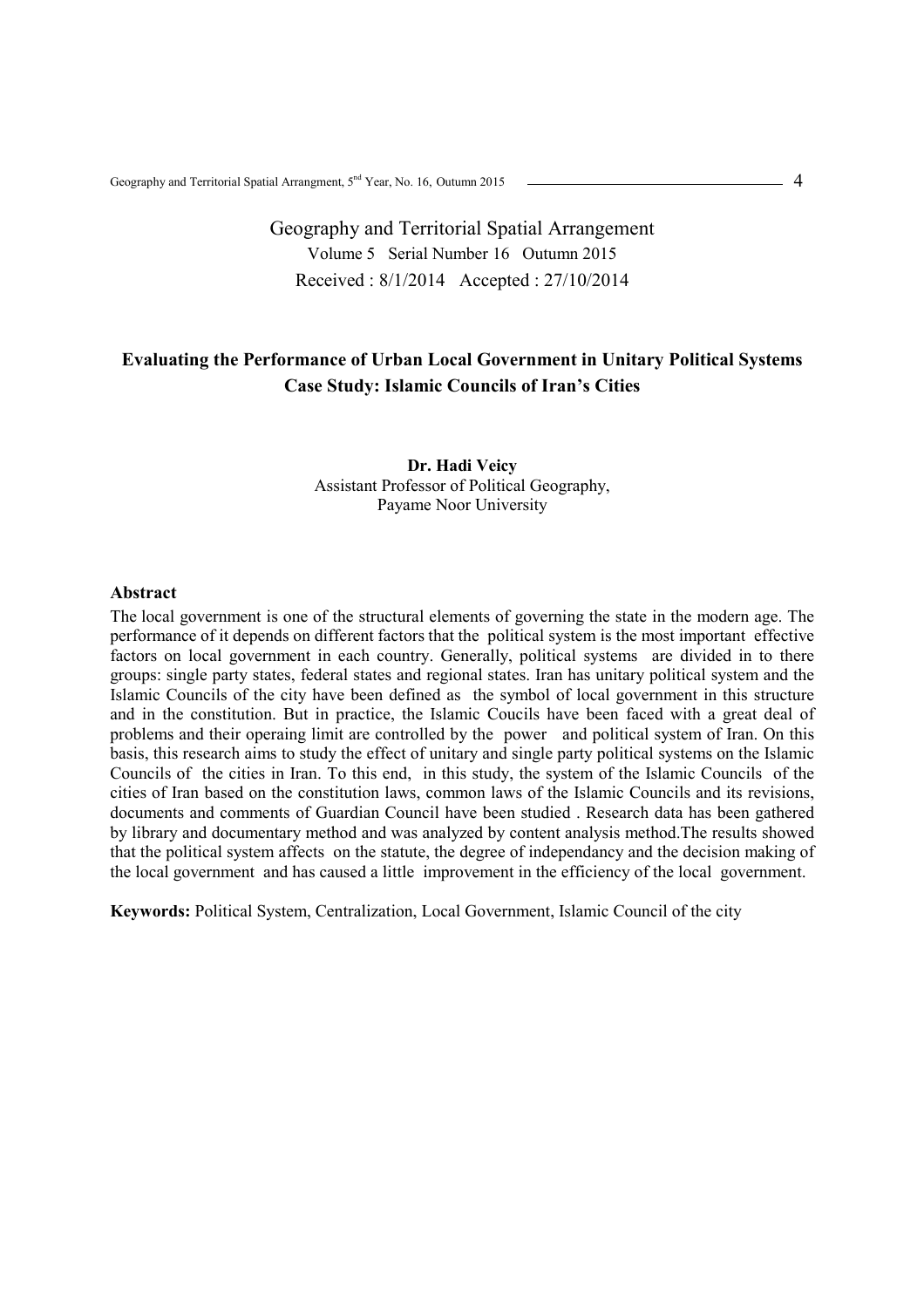# Geography and Territorial Spatial Arrangement Volume 5 Serial Number 16 Outumn 2015 Received : 1/2/2014 Accepted : 19/11/2014

## **Assessment of the Life Quality in Informal Settlementsin of the Cities Case study: Islamabad District of Zanjan City**

**SaeedNajafi** 

Ms.c student of Geography and Urban Planning, Zanjan University

**Dr. Mohsen Ahdnejad**  Associate Professor of Geography and Urban Planning, Zanjan University

### **Dr. Ismaeil Daviran**

Assistant Professor of Geography and Urban Planning

### **Abstract**

Growing the urbanization and population tendency to urban environments has provided the situation for becoming important the urban life more than before. The overall objective of this study was to assess quality of life in informal settlements of Islamabad City in Zanjan province. The research method is descriptive – analytical and surveying. Method of gathering data is the field one and in a form of questionnaire , where 145 households were systematically selected as sample. In order to assess the life quality, both the objective and subjective aspects consisting 4 main indicators ( socio - cultural - religious , physical , economic and physical ) and 23 components have been used. Topsis and AHP model were used for the analysis of data in order to assess the quality of life in Islamabad .The research results indicate the difference in all indices but this difference is distinguished in economical and physical indicators. The results showed that firstly, Islamabad is placed at an undesirable condition from life quality indices and this difference is distinguished in economical and physical indices. firstly, there exists a significant and bilateral relationship between the indices in a district. thirdly, the subjective views of the citizens residing in Islamabad will change under the social cultural, economical and physical changes.

**Keywords:** Quality of life - informal settlements - Islamabad - Zanjan City.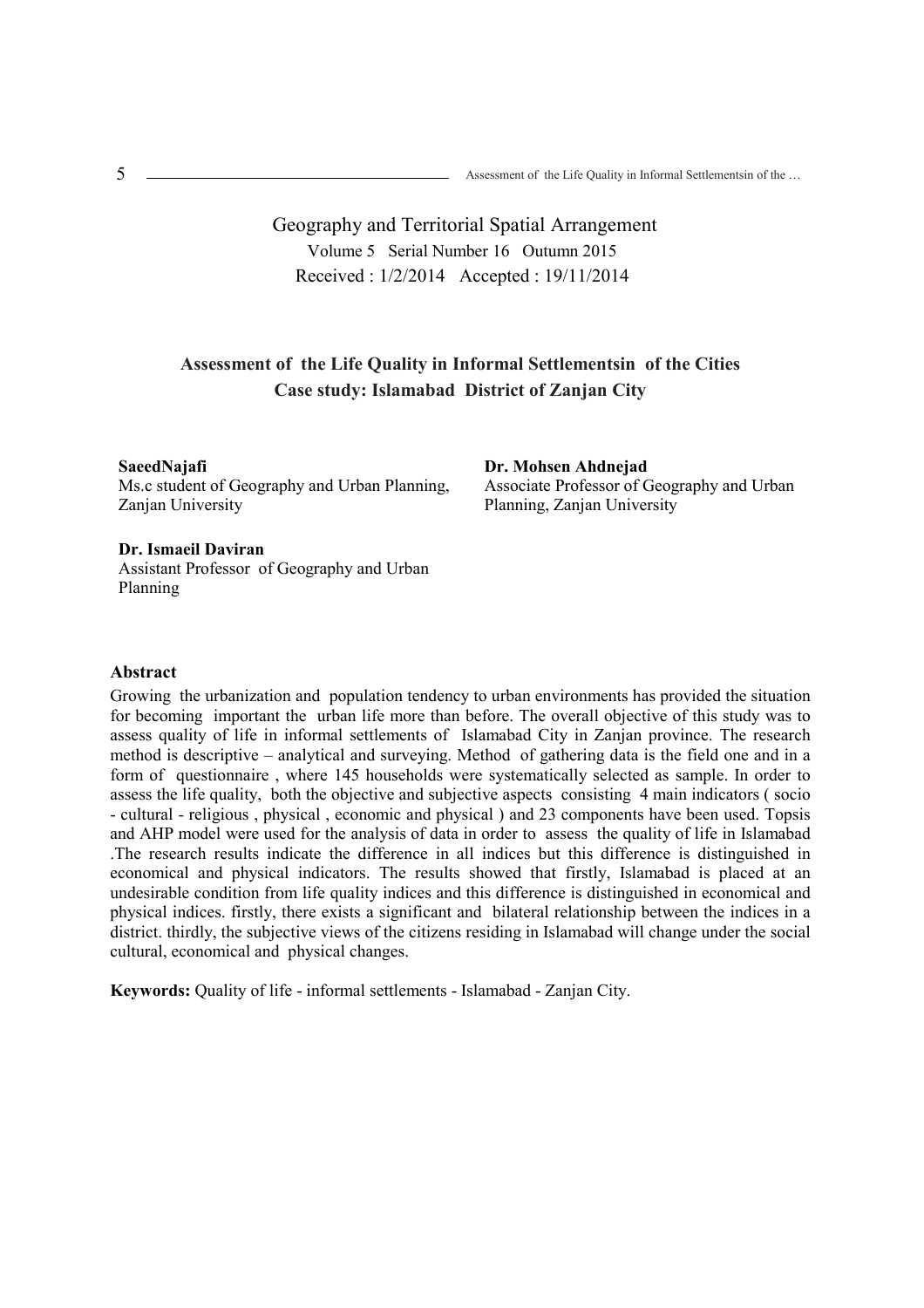# Geography and Territorial Spatial Arrangement Volume 5 Serial Number 16 Outumn 2015 Received : 6/2/2014 Accepted : 8/11/2014

## **Optimal Locating of Educational Spaces in Rural Settlements Case study: Rural area in Khaf County**

**Dr. Aliakbar Anabestani**  Associate professor of Geography and Rural Planning, Ferdowsi Mashhad University

**Mahdi Javanshiri**  Ph.D. candidate of Geography and Rural Planning, Ferdowsi Mashhad University

#### **Abstract**

Today, educational spaces are among the most important land uses in rural areas and take up a large part of rural spaces. Given the nature of activities conducted in these spaces, the sensitivity of such uses and their direct relationship with the families, finding an appropriate space for educational use is of more importannce than other service uses. In this study, using GIS and given the factors involved in optimal site selection for educational uses, attempts have been made to examine the optimal distribution of educational spaces in the sample rural areas of Khaf County. To do so, the criteria associated with optimal site selection were considered which included lands with suitable uses such as wastelands, farmlands, ruins, proximity to educational, cultural and residential areas, access to road networks, the radius of action area of current educational use and the suitable area of the buildings. Then, for each of the above factors effective in site selection, data layers were created in GIS environment. For modeling, multi-criteria decision making analysis methods (MCDA) such as Analytic Hierarchy Process (AHP) were used to weight each data layer proportional to their importance in optimal site selection for educational spaces. Based on the results of data layers integration, the lands in each village were divided into four classes so that we can find the optimal spaces for educational uses. In addition, a comparative analysis of the optimal locations with those proposed in the Rural Guide plan revealed that current educational spaces are located in "highly appropriate" and "appropriate"areas.

**Keywords:** Educational spaces, Compatibility, Land use, Accessibility, GIS, AHP.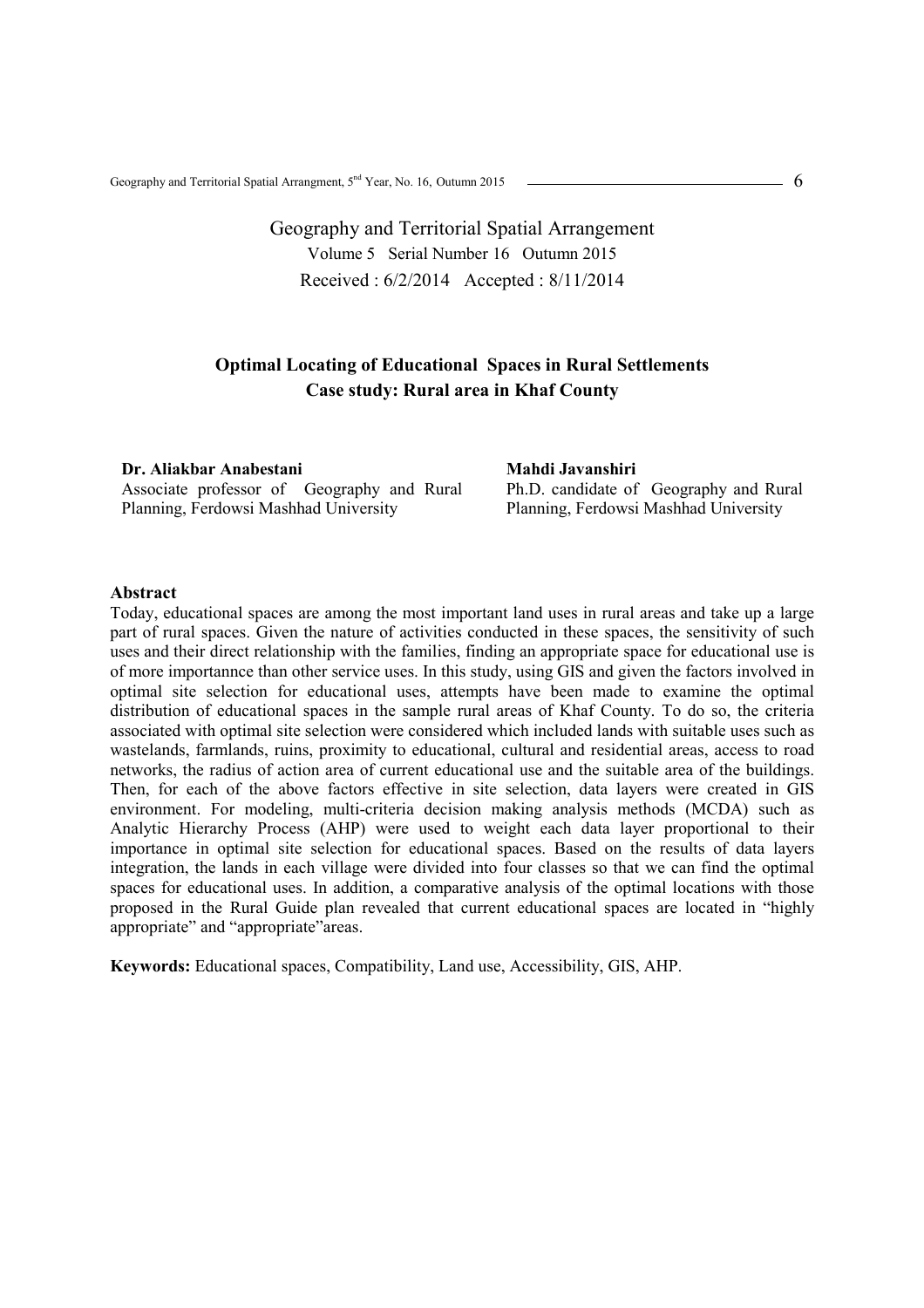# Geography and Territorial Spatial Arrangement Volume 5 Serial Number 16 Outumn 2015 Received : 13/2/2014 Accepted : 11/11/2014

## **Detecting the Changes of Land Uses and Vegetation Cover Using Remote Sensing in Yasooj City**

**Dr. Kamal Omidva**  Professor of Climatology, Yazd University **Mehdi Narangifard**  Ph. D candidate of Climatology, Yazd University

**Hojatollah Abbasi**  Ph. D candidate of Climatology

### **Abastract**

Multi spectral images of remote sensing are very efficient in gaining a better understanding of the environment. Therefore, with regard to the extensive changes in land use and vegetation, using remote sensing technology and monitoring has become an important tool. This study aims to assess land use changes in the percentage of vegetation cover in Yasooj city and surrounding areas. Therefore, the image sensor TM satellite LANDSAT dated 21 and 22 December 1998 and 2010, 13 and 14 June in 1987 and 2010, maps land use and normalized vegetation index NDVI algorithm maximum likelihood Mahalanobis Distance and the minimum distance; Supervised Classification were provided. Results showed that the highest amount of use area was devoted to 1986 barren with 14.2 square kilometers and then urban use with 26.3 and afterward green space with 15.2 square kilometer area had the lowest value, whereas in 2010, the highest rate in the area was devoted to urban use with 10.27 square kilometers and then barren use with 8.68 square kilometers and finally at the end of the vegetation cover with 0.66 square kilometer had the lowest space in the area. The highest rate of changes were related to residential use with 157 percent during this period (an increase of 7 square kilometers). However, the barren land (5.52 square kilometers) and green space (1.49 square kilometer) saw a decreasing trend in surface area in 1986 to 2010. . Providing buffer traced of five kilometers around the city, it was revealed that a map of vegetation index and vegetation of the area decreased over 70% (to 16.42 square kilometers) and 60 to 70 percent (to 55/13 square kilometers) whereas the area of vegetation increased less than 60% (to 56/71 square kilometer). Also overall accuracy for evaluation algorithms represented that monitor changes in the maximum likelihood and Mahalanobis Distance methods had the highest accuracy and while the minimum distance had the least accuracy in extracting triple uses of residences, barren and green space.

**Keywords:** Change Use, Supervised Classification, Satellite Land Sat, NDVI, Yasuj.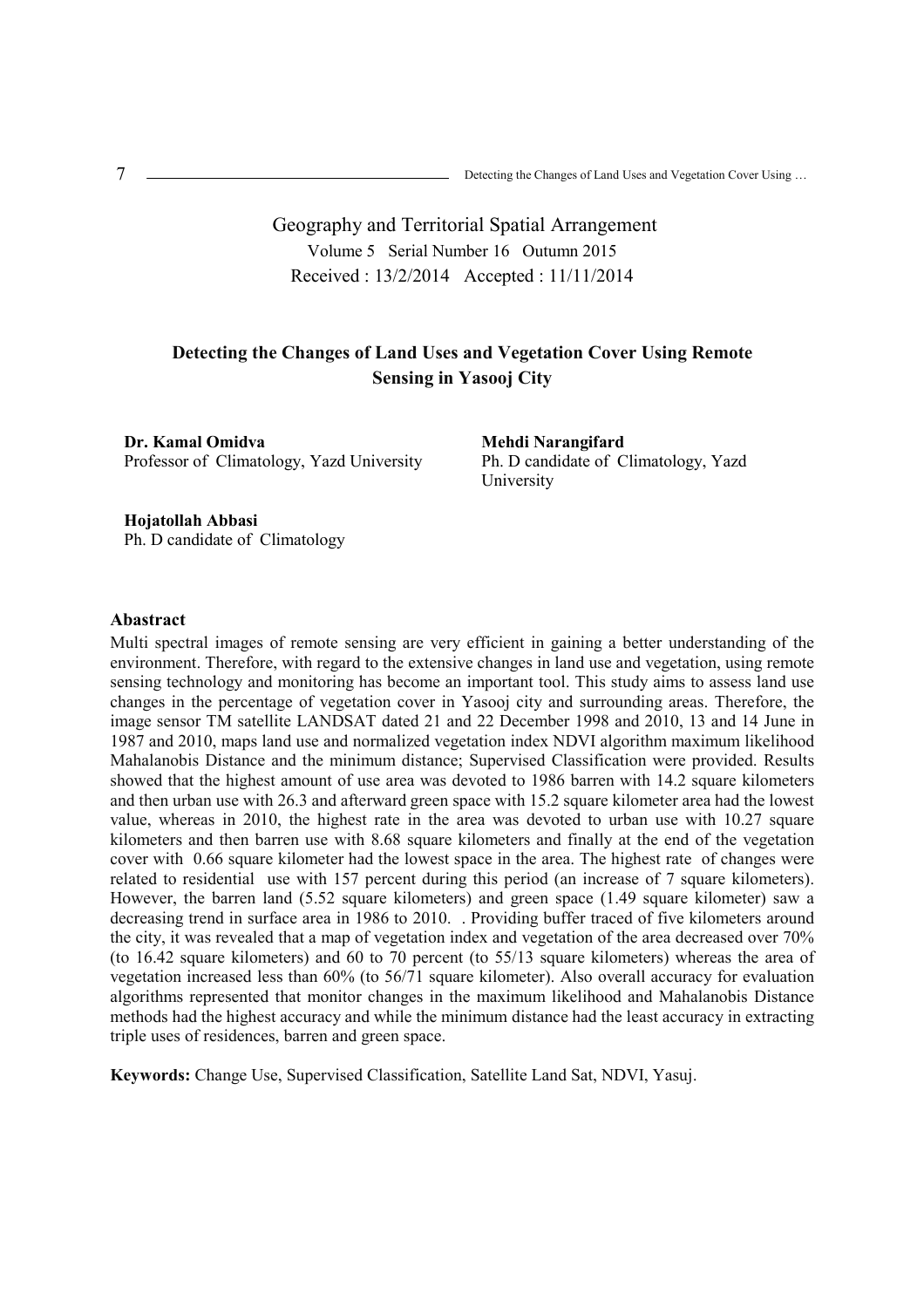# Geography and Territorial Spatial Arrangement Volume 5 Serial Number 16 Outumn 2015 Received : 16/12/2013 Accepted : 14/12/2014

# **Analysis the Role of Information and Communication Technology Agencies in Rural Development, Case Study: GharehPoshtlu district of Zanjan city**

**Dr. Om Salameh Babayi Fini** Payam Nour University

**Majid Hazrati**  Ms.c student of Geography and urban Planning Shahid Beheshti University

#### **Valiollah Rabiefar**

Ms.c of Urbanization, Tehran University

### **Abstract**

One of the basic priorities in rural development is the reduction of inequalities between city and villages and the villagers due to lack of services and facilities will supply their needs through repeated references to urban centers. One of the solutions for rural planners is to develop the services and some urban usages in rural areas including development of Information and Communication Technology (ICT) agencies in rural centers, so that about 9721 ICT agencies are working in the villages of the country . Therefore, the aim of the study is to evaluate the role of ICT agencies in rural area of GharehPoshtlu district of Zanjan city. The research method is descriptive-analytical method and library and filed studies have been used for gathering data. Statistical society includes 9 rural points with 6417 people in GharehPoshtlu district which rural ICT agencies are placed there. The sample size was estimated 95 people by Cochran sampling method. For data analysis and testing the research hypothesis , T single sample test , path analysis model and SPSST , Exel and ARC GIS have been used . In this study, the economical, social, informative and service indicators were considered as in dependant variables and rural development index was considered as dependant variable and the role of rural agencies have been studied in three sections. The study results show that the effect coefficient of ICT agencies and rural communications on service index , informative index and economical index are 17.617, 9.898 and 8.810 respectively and such agencies affect on the development trend of rural areas through promoting the above mentioned indicators. To extend the functions of such agencies in the area, development of scientific, communication, cultural infrastructures and communication between local institutions with ICT agencies is necessary.

**Keywords:** rural development, Information and Communication Technology rural ICT, Ghareh Poshtlu district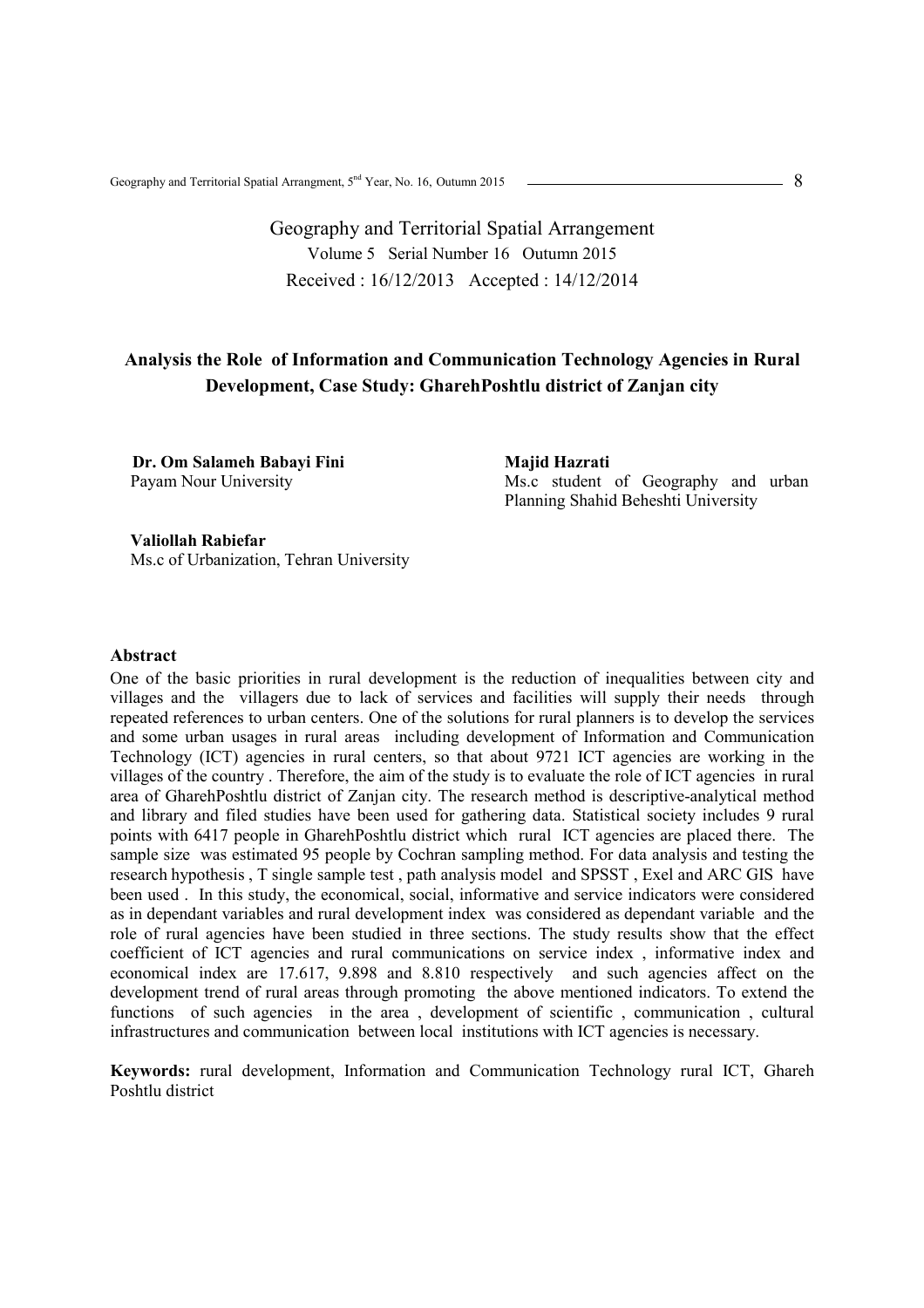### Geography and Territorial Spatial Arrangement Volume 5 Serial Number 16 Outumn 2015 Received : 24/6/2014 Accepted : 12/1/2015

## **Study the Impacts of Targeted Subsidies Plan On the Consumption Patterns of Rural Families in Central Districts of Birjand Township**

**Dr. Javad Bazrafshan** 

Assistant Professor of Geography and Rural Planning, Sistan and BaluchestanUniversity

#### **BehroozHassani Mahmooei**

Researcher, Department of Econometrics, MonashUniversity, Australia

# **Dr. Mahmood Moradi**

Assistant Professor of Geography and Rural Planning, Payam Nour University

### **Sauuedeh Somayeh Khatami**

M.sc. student of Geography and Rural Planning, Payam Noor University

### **Abstract**

Iran's rural economy has confronted with various challenges since the last two decades, which one of its consequences is the difference between the expenditureas and the income of the households .In this situation, applying targeted subsidies creates changes in house hold's income and expenditures. So, it seems critical to analyze the targeted subsides' effects in order to prevent negative consequences and to increase the positive ones. This study is practical regarding the objective poin of view and its method is descriptive – analytical. The required data were gathered by field and library studies. The present study, in order to evaluate the effects of targeted subsides on the expenditures of rural households, by using multi variable regression, means comparison test and system dynamic has measured the variables or patterns of families' consumption in the villages of central part of Birjand city. The statistical society of this study is the families resident in 145 villages at central part of Birjand city .Study variables includ ing the cost of food ,health ,entertainment ,education ,cost of production ,housing and transportationcost. The results show that by considering the inflation rate and average of expenses' raise, food expense's share in low and high income groups has decreaed. on the another side, production expense has increased for all three groups, especially for low income ones. Transport expense and production expense are 64% and 54%, respectively. It is highly recommended that targeted subsidie's applying method should be changed to alleviate production expense and manage consumption pattern.

**Keywords**: targeted subsidies, system dynamics, Birjand's central district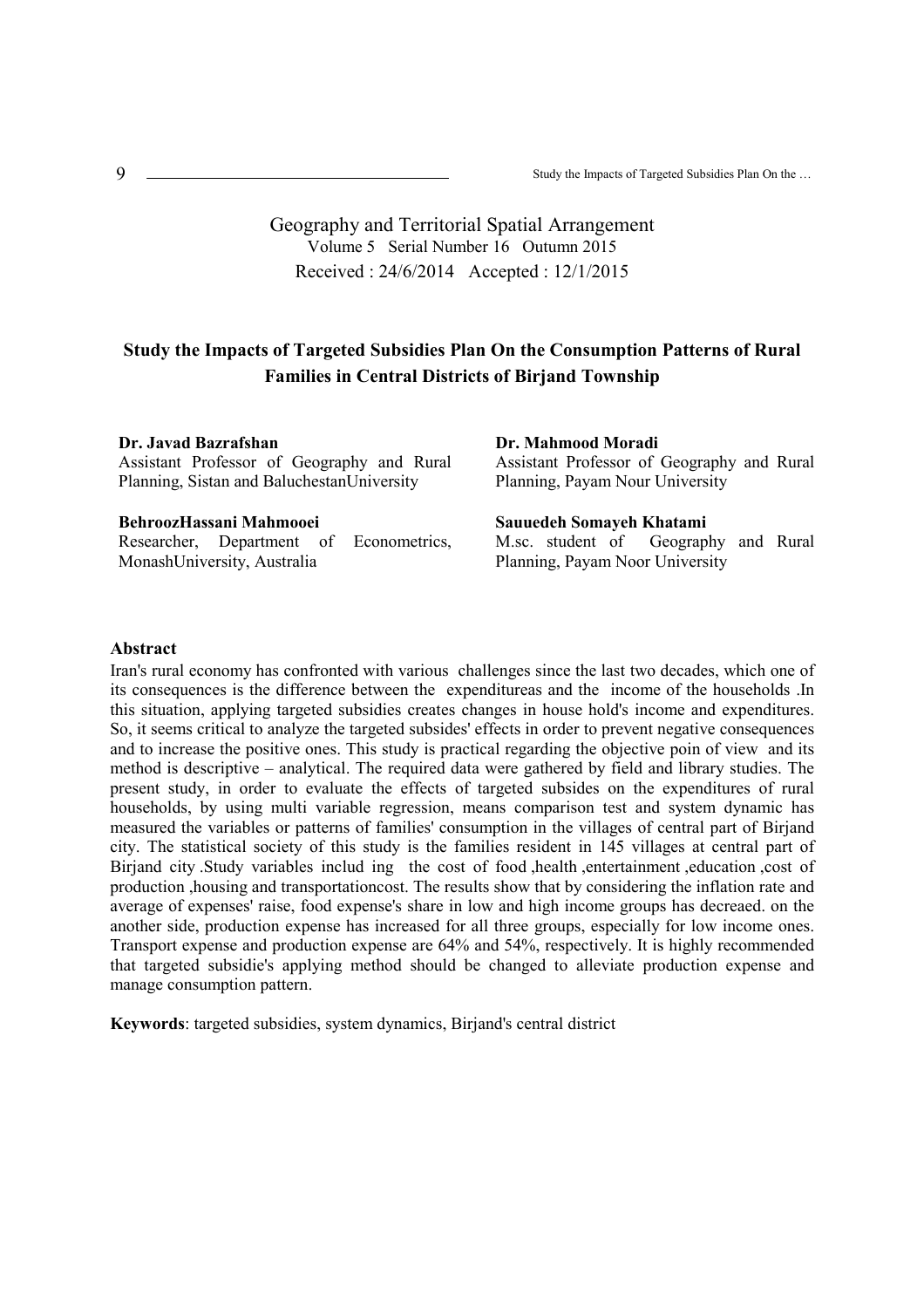# Geography and Territorial Spatial Arrangement Volume 5 Serial Number 16 Outumn 2015 Received : 23/5/2013 Accepted : 14/1/2015

# **Analysis of Citizens' Participation in Urban Development Strategy Process, Comparative Analysis of Three Regions of Qazvin**

### **Dr. Esmaeel Nasiri Hende Khale** Associate professor of Geography and Urban Planning, Karaj Payam Nour University

#### **Abstract**

The Urban Development Strategy (CDS) as a new approach to urban planning was proposed by the Coalition of Cities in1999 to boost the participation of citizens and create the good governance of urban development.In this research ,the under study statististical society includes the citizens of 3 districts of Qazvin, which has been studied as random by using questionnaires and SPSS statistical software analysis at both levels of descriptive and inferential statistics with the aim of measuring the variables affecting on citizens' participation in urban development strategies process.The results obtained from non-parametric statistical analysis based on F-TEST between the relation of education and participation level in urban development indicates that the observed differences in the level of citizen's participation in urban development process in the three districts has been real and can be generalized to the statistical society and the observed differences between the income rate and participation level of citizens by F-TEST in district No.3 has not been based on the real income and can not be generalized to the statistical society. The results obtained from the relation between the recognition and participation level in decision makings and urban development through correlation coefficient in district No.3 is equal to 0.456 with a significant level of 0.000. It should be added that T test findings show a significant relation between empowerment and participation level in each under study district. As the most effective factors and structure of opportunity in strategic approach of urban development in the under study area, it can be referred to modification and changing management approach , having prospective approach together with real participation of citizens as an absolute necessity in strategic process of urban development in Qazvin.

**Keywords:** Urban development strategies, participation, citizens, Qazvin city, urban management, economic – social base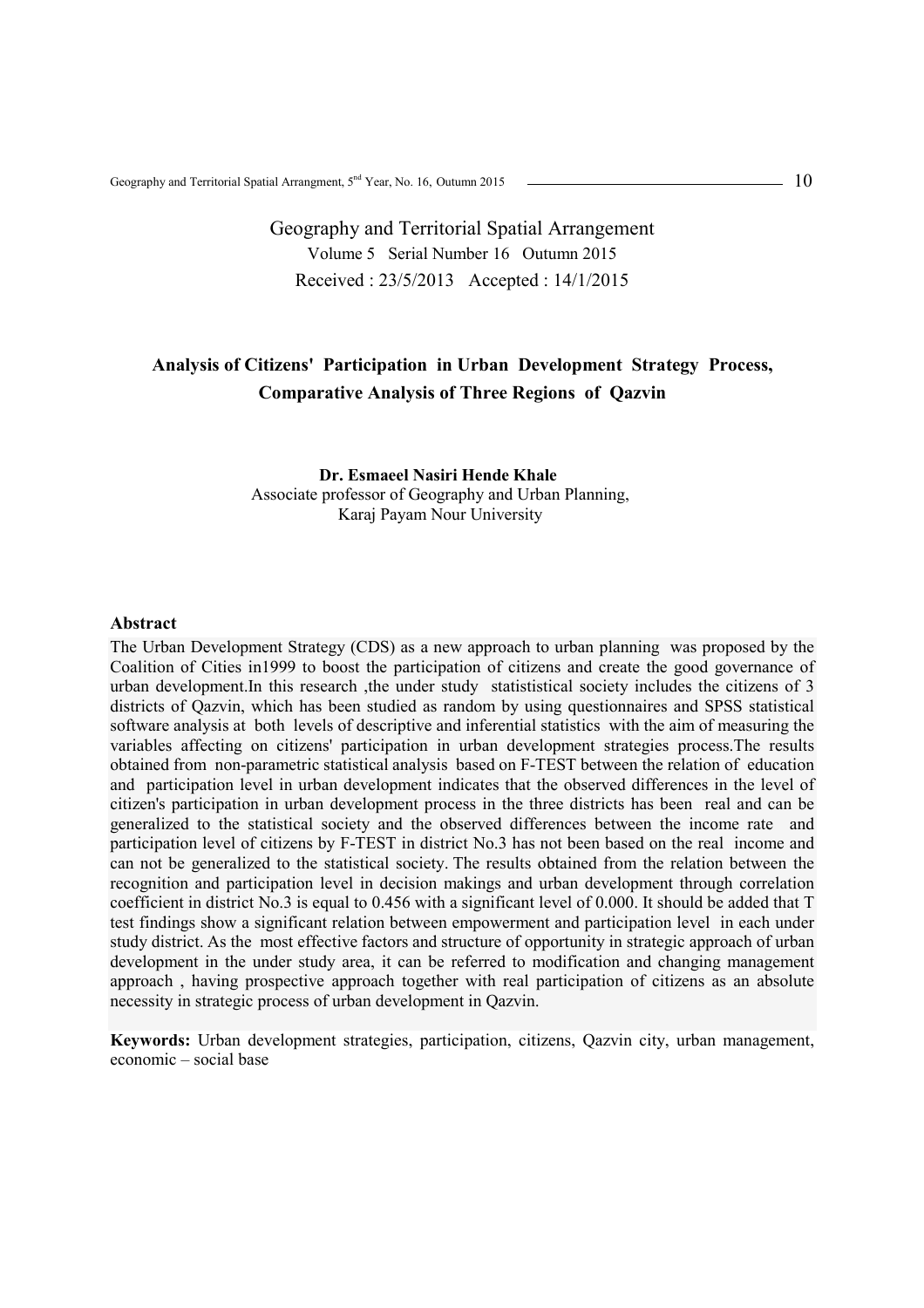Geography and Territorial Spatial Arrangement Volume 5 Serial Number 16 Outumn 2015 Received : 27/11/2013 Accepted : 12/1/2015

### **Determining the Carrying Capacity of Coastal Tourism of Kish Island**

**Dr. Sayyed Reza Hoseinzadeh**  Associate Professor of Geomorphology , Mashhad University

**Azar Erfanian**  Ms.c of geography and tourism planning, Rasht Islamic Azad University

### **Abstract**

In tourism industry, the usage changes in the coastal regions and the adverse impacts of tourism development on the environment is considered as one of the major and concerning issues. Determining the value of maximum carrying capacity for planning in order to reduce environmental damages and protect ecosystems of the coastal band of Kish island and also enhancing its entertainment quality , which has a favorable position due to its coral reefs and white beaches, seems necessary.The present article, based on the assessment of physical-ecological carrying capacity in the context of the protected districts and also assessment of socio-cultural carrying capacity by the use of video recording ICT, through presenting the desirable limit of tourist acceptance in coastal area of Kish Island, tries while minimizing the coastal biologic damages , preserves the capability of this area for supporting the recreational quality of the Island's coastal restores. Since the rules governing the coasts of Iran are different politically and ideologically from the shores of many countries, in this article, the coastal tourist carrying capacity has been organized based on two scenarios. In scenario 1, the carrying capacity has been estimated with respect to common universal standards and in the second scenario with respect to the political criteria and special ideology of Iran's community. The results show that although a certain number of tourists can be accommodated physically in the coastal area, but with respect to natural and human limiting factors and the present legal and ideological guidelines , there exists more pressure and density in parts of the island coast and In both scenarios, which is more than the carrying capacity of the environment and the tourists.

**Keywords:** coastal tourism, carrying capacity, Kish Island, Iran.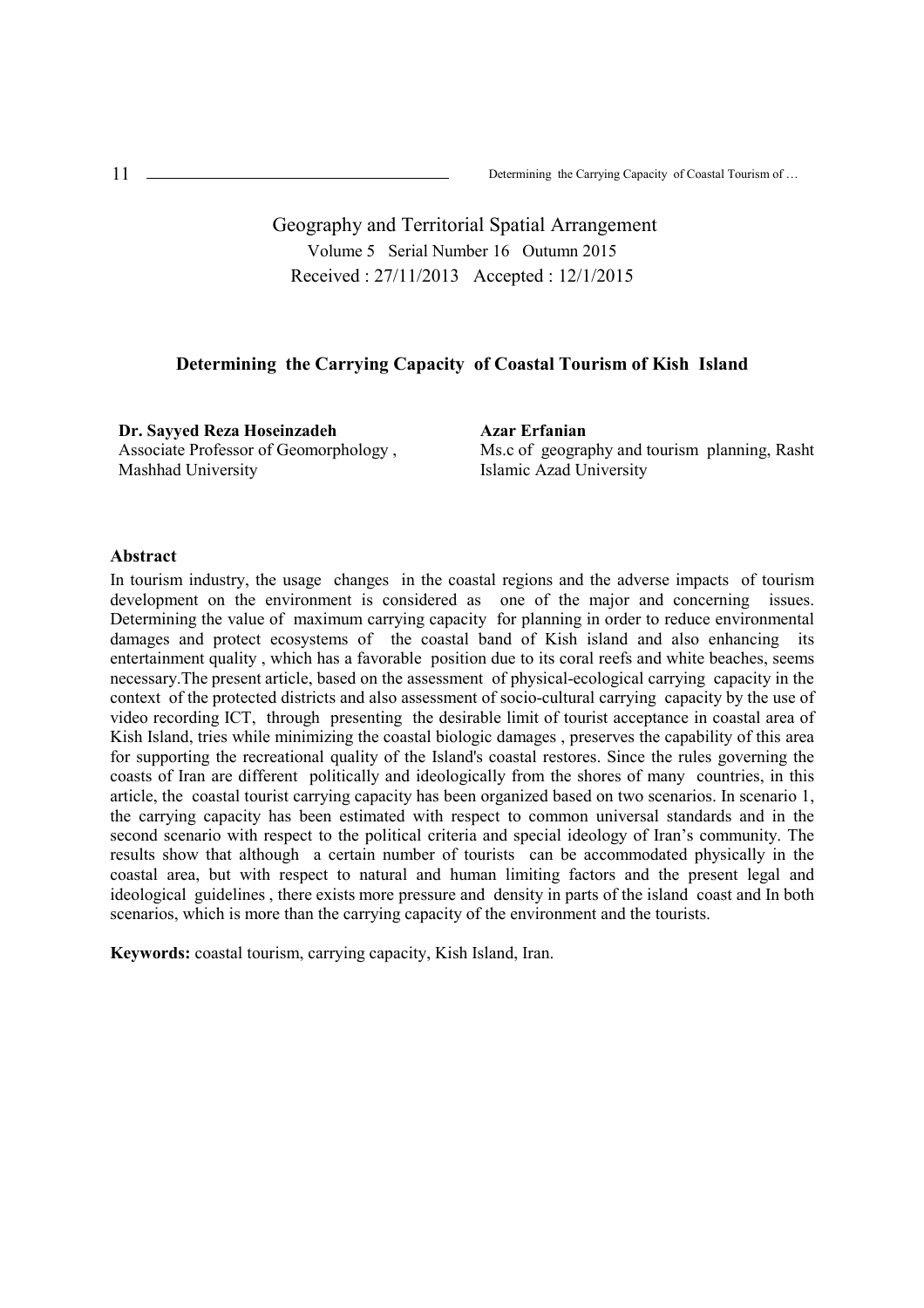# Geography and Territorial Spatial Arrangement Volume 5 Serial Number 16 Outumn 2015 Received : 1/5/2014 Accepted : 17/1/2015

## **Cultural Intelligence of The Host Community, and Rural Tourism Development Case Study: Roudbar-e Qasran District (Shemiranat Township)**

**Dr. Saeed Reza Akbarianronizi**  Assistant Professor of Geography, Shiraz University

**Dr. Mahdi Ramezanzadeh Lasboyee**  Assistant Professor of Tourism , Mazandaran University

### **Abstract**

Tourism development in rural areas as the development of any other activity entails different components. Existence of interaction between the local community and tourism are the factors effective on the tourism development. In this regard, Cultural intelligence is of effective factors influencing on the interaction of host community and tourists and its high level can provide the intent of host community and its support for tourism. On this basis, in the present study, the cultural intelligence and its effects on the support and tendency of the host community from tourism development in the villages of Roudbar-e Gasran district has been studied. The present study is an applied one and has been done using analytical descriptive methodology and in a survey manner. Our statistical society is the population of local households resident at our under-study villages, in which 276 villages have been selected as the sample and classified by random sampling method. The obtained results indicate that the cultural intelligence of statistical sample is at a desireable level and among the different aspects, strategy aspect is placed at the highest priority. Also, based on the results, it was revealed that cultural intelligence affects on the inclination and support of the host community toward tourism development which is due to the two aspects of motivation and behavior of cultural intelligence.

**Keywords:** Tourism Development, Cultural intelligence,local residents, Roudbar-e Qasran.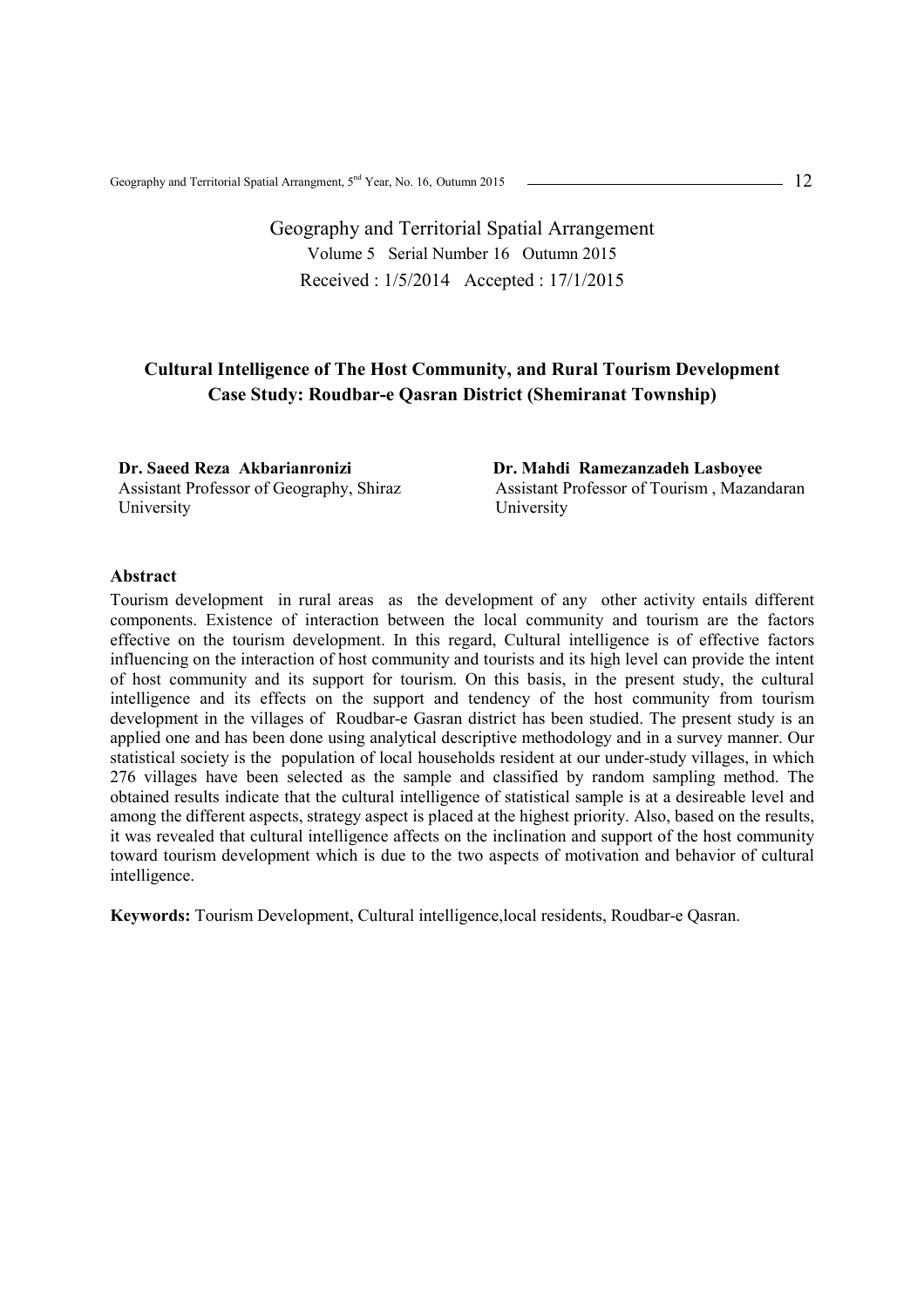# Geography and Territorial Spatial Arrangement Volume 5 Serial Number 16 Outumn 2015 Received : 9/7/2014 Accepted : 14/1/2015

## **Developing Electronic Cities and Its Role in Promoting Urban Services from Citizens' Viewpoints, Case Study: Tabriz Metropolis**

**Rasoul Babanasab**  Ph.D candidate of Geography and Urban Planning , Isfahan University

**Dr. Asghar Zarrabi**  Professor of Geography and Urban Planning, Isfahan University

#### **Dr. Masoud Taghvaei**

Professor of Geography and Urban Planning, Isfahan University

#### **Abstract**

In the current world, one of the most important fields of change and consequently development in the individuals' social life happens through the changes in information and communication fields. it is due to the imperious contemporary people's need to awareness so that they could adapt themselves with the changes' complicated situation and rapid rate. Meanwhile, cities, especially metropolises, as the highly populated kernels and most attractive areas for living, have been deeply affected by such changes. In addition to the realization of a new pattern in cities, the establishment of smart cities made developed, creative, clean, cultural and science-oriented accessible for citizens and urban mangers. The current research integrates two specialized fields of urban services promotion and electronic city development, done in Tabriz Metropolitan. Research type is applied-developmental and its dominant approach is descriptive-analytical and causal. To collect data, field and documentary methods have been used. And, based on these, data has been gathered through 354 questionnaires in 10 districts of Tabriz. Then, using SPSS software and Likert scale,the data has been analyzed. The findings of the research indicate that after performing one sample t-test, in Tabriz City in terms of selective indices, the t value was equal to -14.974, which indicates instability of indices and the problems and challenges the city is facing in the status quo.According to the research findings, participants' attitudes show that there is a positive and significant correlation between citizens' information literacy and the acceptance of different representations of ICT and electronic city; it means that applying ICT and the city's becoming electronic can solve some part of these challenges. In addition, regarding the enhancement of information technology use and the establishment of smart cities, citizens believe that the establishment of smart city has significant effects on Tabriz urban development, and the obtained t value is 19.704. Totally speaking, more that 79% of citizens agree with the necessity of ICT development and the establishment of electronic city and their intent toward using ICT is higher. Therefore, Tabriz urban society accepts the effect of new technologies as a possibility and an opportunity for achieving promotion of urban services. Regarding the available challenges, applying IT and the city's becoming electronic as the precondition for development can help the planners and other experts involving the process of urban management and planning in different institutions for attaining and answering the new urban conditions. However, realizing the electronic city requires providing infrastructures, acculturation, training citizens of electronic commerce and etc.

**KeyWords:** Information and Communication Technology (ICT), Electronic City, Urban Services Promotion, Tabriz Metropolis.